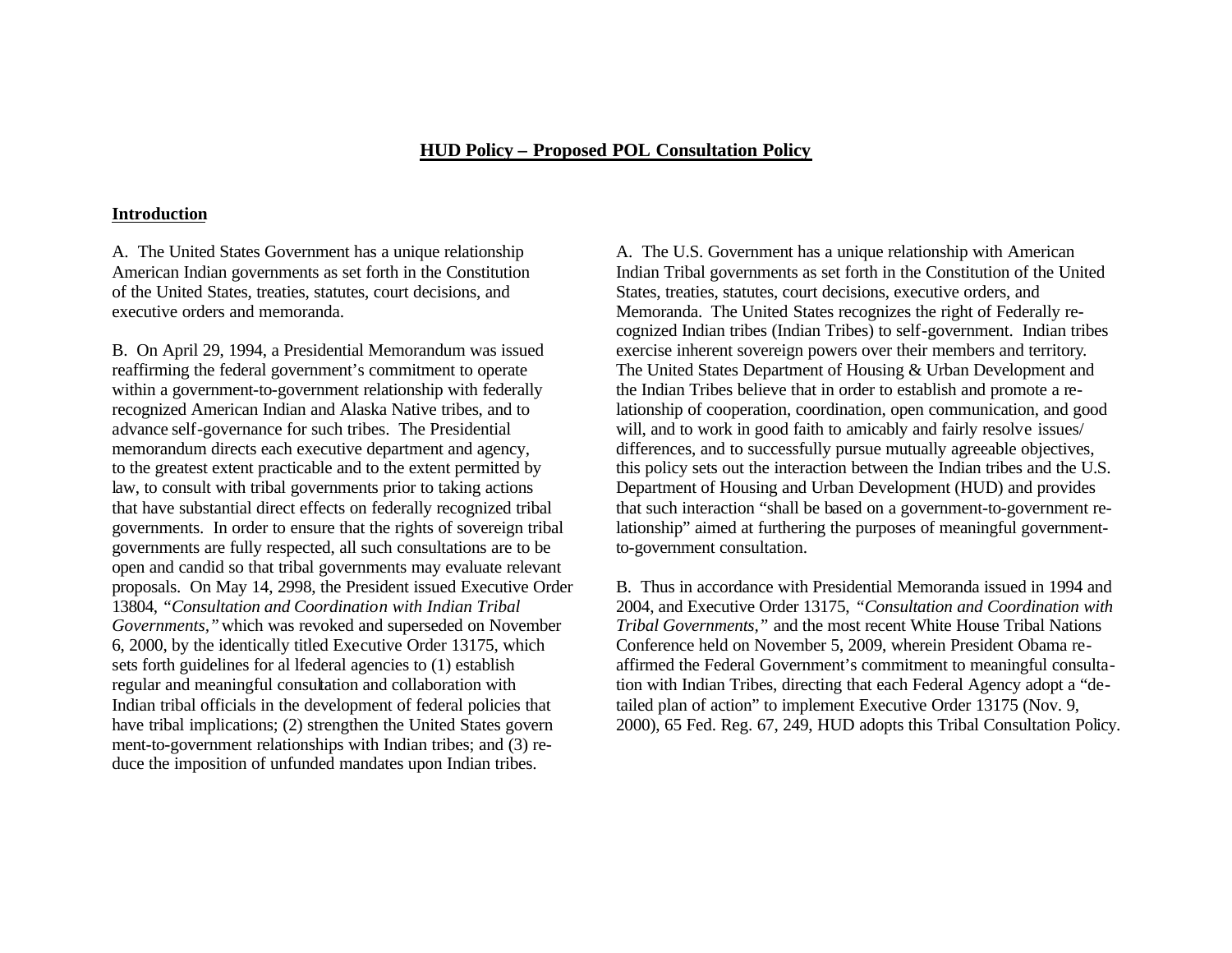Tribal governments. In formulating or implementing such sant to Executive Order 13175, that: policies, HUD will be guided by the fundamental principles applicable to HUD programs. Section 2 of the Executive Order the Pueblo (or Tribe); provides as follows:

policies that have tribal implications, agencies shall be guided by

- (a) The United States has a unique legal relationship with of the United States, treaties, statutes, Executive Orders, the provisions of this Policy. and court decisions, the United States has recognized Indian tribes as domestic dependent nations under its protection. The Federal government has enacted numerous regulations that establish and define a trust relationship with Indian tribes.
- (b) Our Nation, under the law of the United States, in accordance with treaties, statutes, Executive Orders, and judicial decisions, has recognized the right of Indian Tribes to self-government. As domestic dependent nations, Indian tribes exercise inherent sovereign powers over their members and territory. The United States continues to work with Indian tribes on a government-to-government basis to address issues concerning Indian tribal selfgovernment, tribal trust resources, and Indian tribal treaty and other rights.
- (c) The United States recognizes the right of Indian tribes to self-government and supports tribal sovereignty and self-

C. This consultation policy applies to all HUD programs that C. On\_\_\_\_\_\_\_\_\_\_\_\_\_, 2010, representatives from HUD and the Pueblo have substantial direct effects on federally recognized Indian (or Tribe) of entity and the develop an overarching Policy pursu-

set forth in section 2 of Executive Order 13175, to the extent 1) Promotes effective collaboration and communication between HUD and

2) Promotes a framework for positive government-to-government relations Sec. 2. Fundamental Principles. In formulating or implementing between HUD and Indian Nations, Tribes, or Pueblos (Indian Tribes);

the following fundamental principles: 3) Promotes cultural competency in providing effective services to Indian Tribes and Alaskan Natives; and

Indian tribal governments as set forth in the Constitution 4) Establishes a method for notifying all appropriate employees of HUD of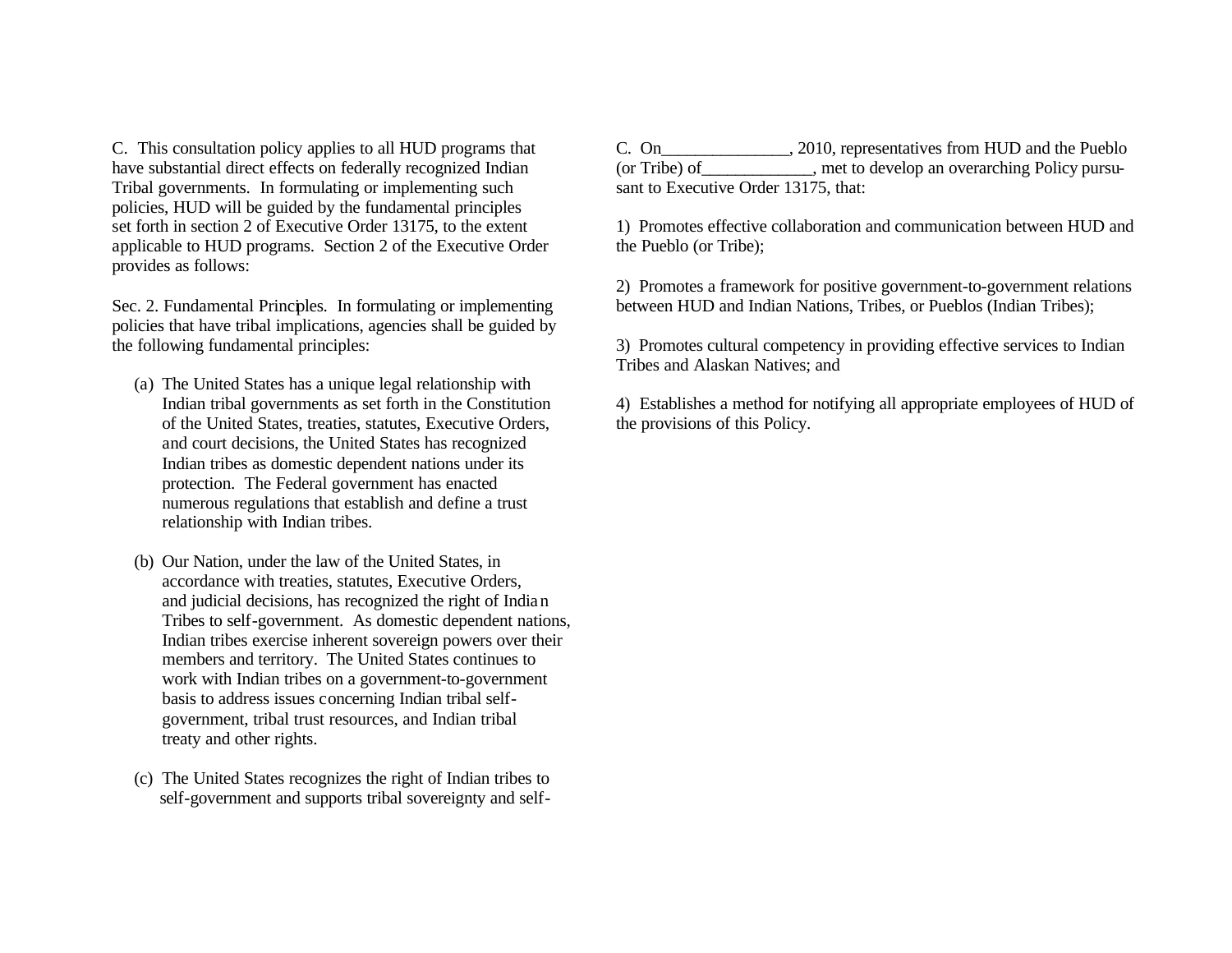## determination.

### **Purpose**

## **Principles**

ment relationship with Federally-recognized tribes.

housing and community development programs administered recognized Indian tribes. by HUD.

munity development programs administered by HUD. Tribes and specific policies, programs, and/or services.

The purpose of the consultation policy is to enhance communica- Through this Policy, HUD will seek to foster and facilitate positive tion and coordination between HUD and federally recognized government-to-government relations between HUD and all federally Indian tribes, and to outline guiding principles and procedures recognized Indian tribes. The purpose of this Policy is to develop, under which all HUD employees are to operate with regard to improve, or maintain partnerships with Indian tribes by using agreefederally recognized Indian and Alaska Native tribes.  $\blacksquare$  -upon processes when HUD develops, changes, or implements policies, programs, or services that directly affect Indian tribes.

A. HUD acknowledges the unique relationship between the A. Confidentiality – HUD will protect and exhibit a high degree of federal government and Indian tribes. respect and sensitivity regarding confidential information provided by Tribal governments and staff, an shall ensure confidentiality to the B. HUD recognizes and commits to a government-to-govern- extent provided by applicable federal, state, or tribal law.

B. Recognize and Respect Sovereignty – The United States government, C. HUD recognizes tribes as the appropriate non-federal via its Departments (Agencies) and the various Indian tribes are sovereign parties for making their policy decisions and managing governments. The recognition an respect of sovereignty is the basis for programs at the local level for their constituents. government-to-government relations and this Policy. Sovereignty must be respected and recognized in government-to-government consultation and D. HUD shall take appropriate steps to remove existing collaboration between HUD and Indian tribes. HUD recognizes and aclegal and programmatic impediments with tribes on knowledges the trust responsibility of the Federal government to federally

C. Government-to-government Relations – HUD recognizes the impor-E. HUD shall encourage states and local governments to tance of collaboration, communic ation, and cooperation with Indian work with and cooperate with tribes on housing and com-<br>tribes. Accordingly, HUD recognizes the value of dialogue with Indian

F. HUD shall work with other federal departments and D. Efficiently addressing Tribal Issues and Concerns – HUD recognizes agencies to enlist their interest and support in cooperative the value of Indian tribes' input regarding HUD policies, programs, and/or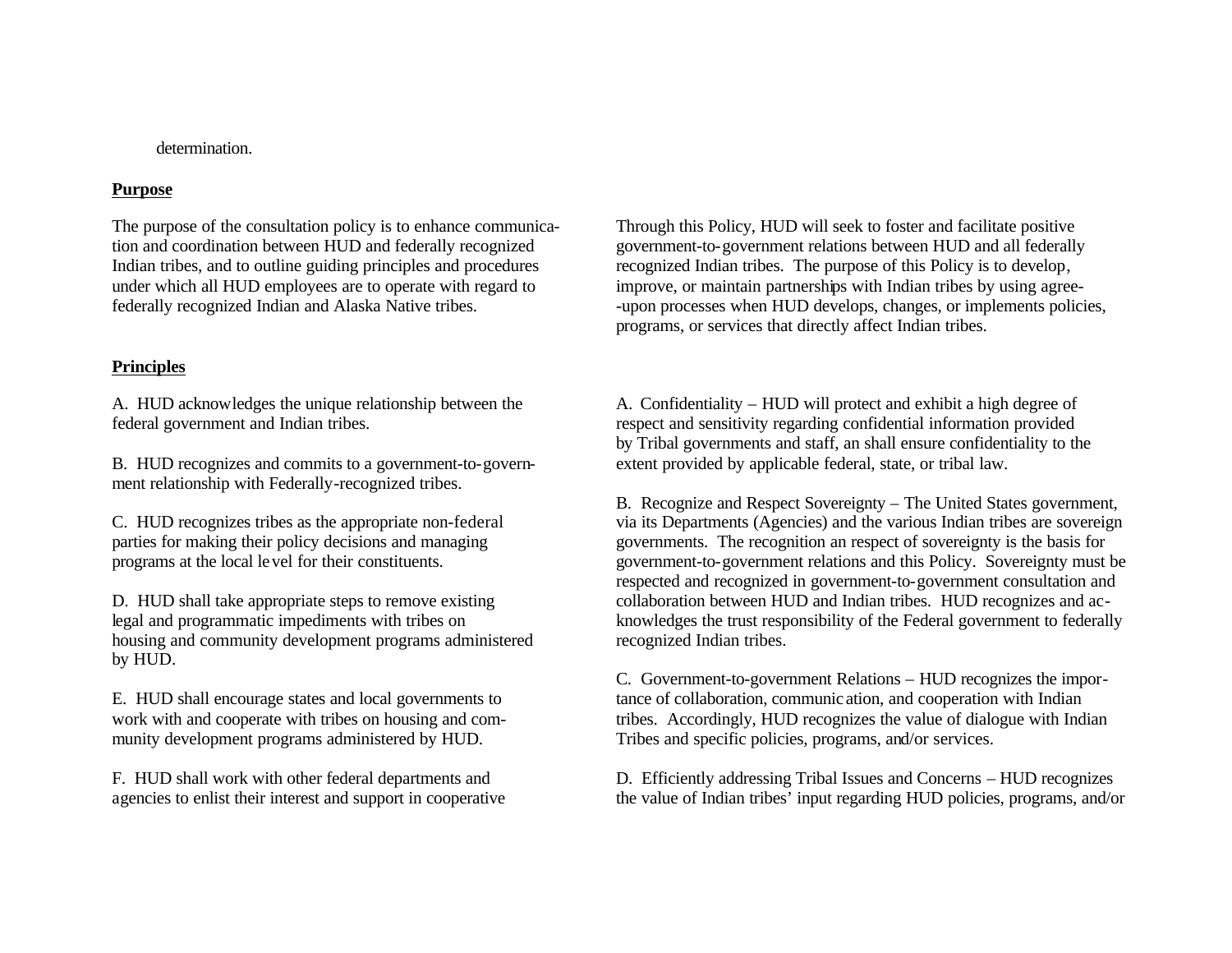G. HUD shall be guided by these policy principles in its development processes for all programs and affecting tribes. mutually resolve concerns with impacted Indian tribes.

### **Definitions**

to any statutorily mandated notification procedures. The each other's sovereignty.

efforts to assist tribes to accomplish their goals within the services. Thus, it is important that Tribes' interests are reviewed and context of all HUD programs. considered by HUD in its policies, programs, and/or services development process.

planning and management activities, including its budget, E. Collaboration and Mutual Resolution – HUD recognizes that good faith operating guidance, legislative initia tives, management mutual respect, and trust are fundamental to meaningful collaboration and accountability system and ongoing policy and regulation communication policies. As they arise, HUD shall strive to address and

> F. Communication and Positive Relations – HUD shall strive to promote positive government-to-government relations with Indian tribes by: 1) interacting with Tribes in a spirit of mutual respect; 2) seeking to understand the varying Tribes' perspectives; 3) facilitating communication, understanding and appropriate dispute resolution with Tribes; and 4) working through the government-to-government process towards a shared vision in areas of mutual interest.

G. Informal Communication – HUD recognizes that formal consultation may not be required in all situations or interactions. HUD may seek to communicate with and/or respond to Tribes outside the consultation process. These communications do not negate the authority of HUD and Tribes to pursue formal consultation.

A. *"Consultation"* means the direct and inter-active (i.e. A. *"Consultation"* shall operate as an enhanced form of communication collaborative involvement of tribes in the development of that emphasizes trust and respect. It is a shared responsibility that allows regulatory policies on matters that have tribal implications. An open and free exchange of information and opinion among parties that, Consultation is the active, affirmative process of (1) identify- in turn, may lead to mutual understanding and comprehension. Consultaing and seeking input from appropriate Native American tion with Indian tribes is a unique government-to-government process with governing bodies, community groups and individuals; and two main goals: 1) to reach consensus in decision-making; and 2) whether (2) considering their interest as a necessary and integral part or not consensus is reached, to afford any party the opportunity to issue a of HUD's decision-making process. This definition adds to a dissenting opinion for the record, and more importantly to have honored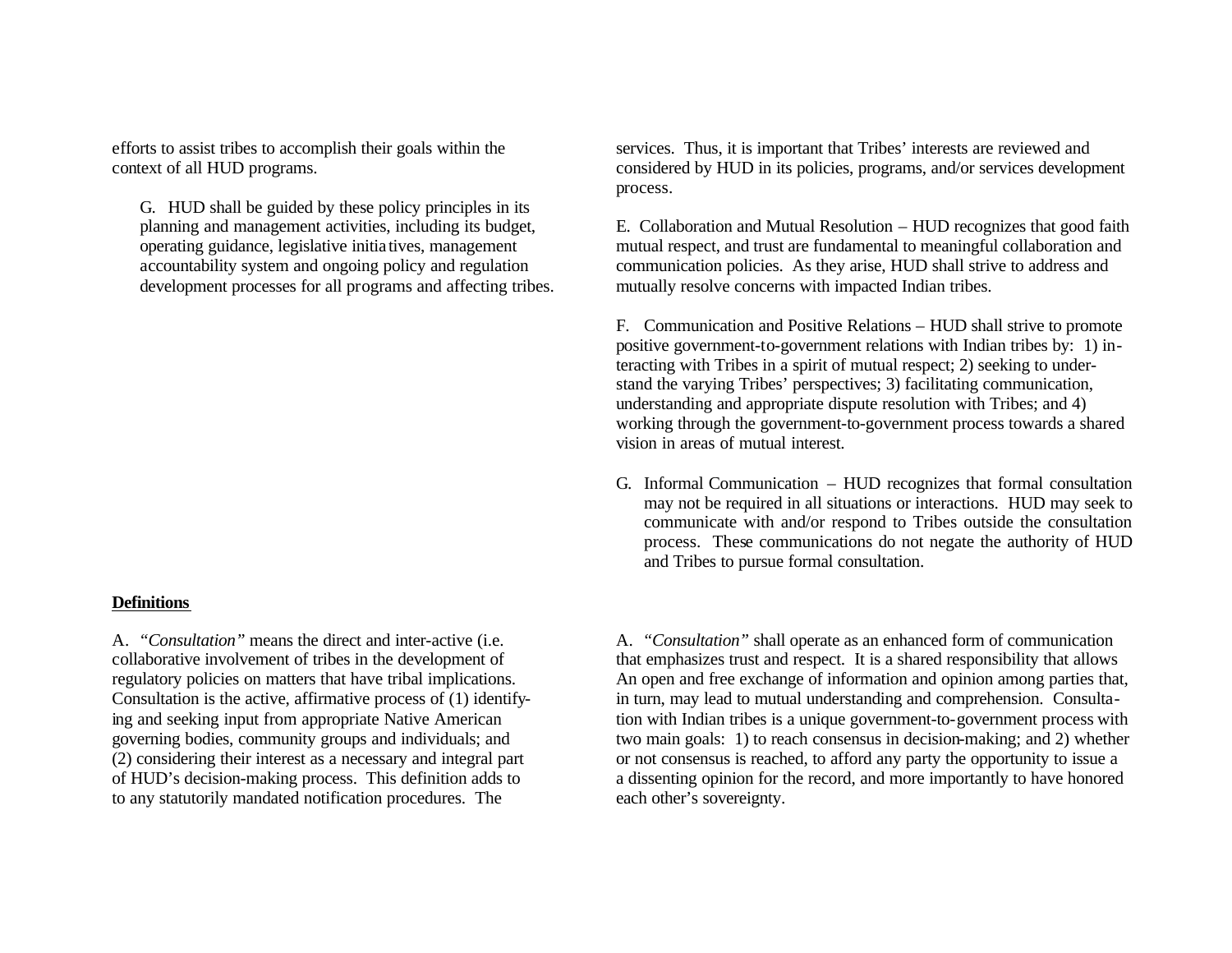goal of notification is to provide an opportunity for comment; however, with consultation procedures, the burden is on the federal agency to show that it has made a good faith effort to elicit feedback.

band, nation, pueblo, village, or community that the Secretary formation between HUD and Indian Tribes. of Interior acknowledges to exist as an Indian tribe pursuant

B. *"Exigent situation"* means an unforeseen combination of B. *"Collaboration"* is a recursive process in which two or more parties circumstances or the resulting state that calls for immediate work together to achieve a common set of goals. Collaboration may occur action in order to preserve tribal resources, rights, interests, between HUD and Tribes, their respective agencies or departments, and or federal funding. may involve other Indian organizations, if needed. Collaboration is timely communication and joint effort that lays the groundwork for mutually beneficial relations, including identifying issues and problems, generating improvements and solutions, and providing follow-up as needed.

C. *"Indian tribe"* means an Indian or Alaska Native tribe, C. *"Communication"* means verbal, electronic or written exchange of in-

to the Federally Recognized Indian Tribe List A ct of 1994, D. *"Consensus"*serves as a decision making method for reaching agree-25 USC 479a. ment through a participatory process that: 1) involves HUD and Indian Tribes through their official representatives; 2) actively solicits input and participation by HUD and Indian Tribes; and 3) encourages cooperation in reaching agreement on the best possible decision for those affected. HUD shall endeavor to conduct deliberations with Indian Tribes in good faith and in accordance with the processes outlined in this Policy. Within this process it is understood that consensus, while a goal, may not always be achieved.

> E. *"Government-to-Government"* describes the relationship between the United States, HUD, and the Indian Tribal governments.

F. *"Indian Organizations"* means those organizations predominantly operated by Indian Tribes, that represent or provide services to all Native Americans or Alaskan Natives living on and/or off tribal lands and/or in urban areas.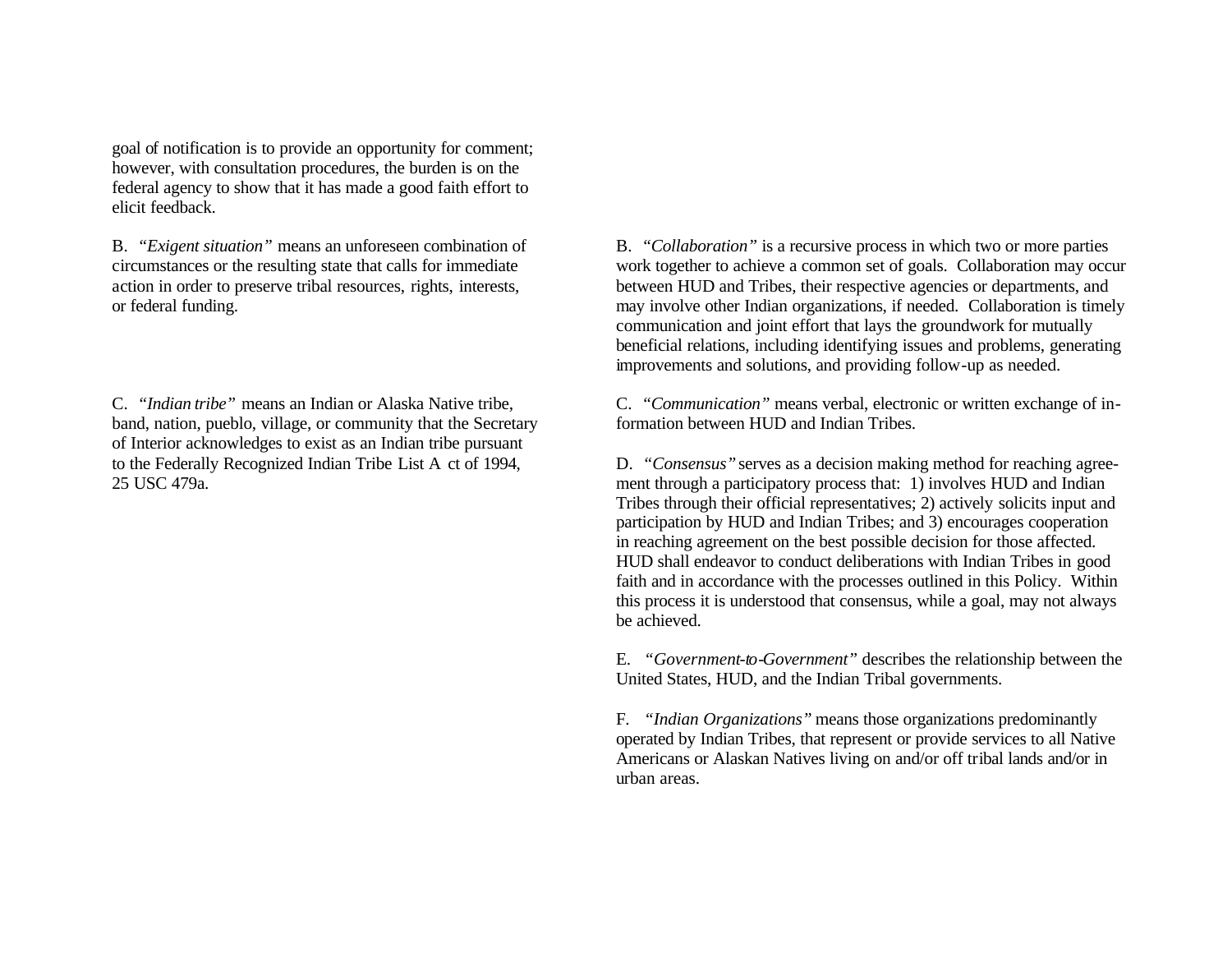G. *"Participation"* describes an ongoing activity that allows interested parties to engage one another through negotiation, compromise, and problem solving to reach a desired outcome.

H. *"Tribal Advisory Body"*is a duly appointed group of individuals es-Tablished and organized to provide advice and recommendations on matters relative to HUD policies, programs, and/or services.

I. *"Tribal Government"* means the governing structure of a sovereign, federally recognized government of an Indian Tribe.

J. *"Tribal Officials"* are the elected or duly appointed officials of Indian Tribes or authorized intertribal organizations.

K. *"Indian Tribe"* means an Indian or Alaskan Native tribe, band, nation, pueblo, village, or community that the Secretary of Interior acknowledges to exist as an Indian Tribe pursuant to the Federally Recognized Indian Tribe List Act of 1994, 25 USC 479a.

L. *Exigent Situation"* means an unforeseen combination of circumstances or the resulting state that calls for immediate action in order to enforce the law; provide for the national defense; or to preserve life, health, national security, national resources, tribal resources, property, rights, interests, or Federal funding.

M. *Work Groups"* means formal advisory bodies and task forces estabblished through joint effort by HUD and individual Indian tribes. Work groups can be established to address or develop more technical aspects of policies or programs separate or in conjunction with the formal consulation process. Work groups shall, to the extent possible, consist of members from HUD and participating Indian Tribes.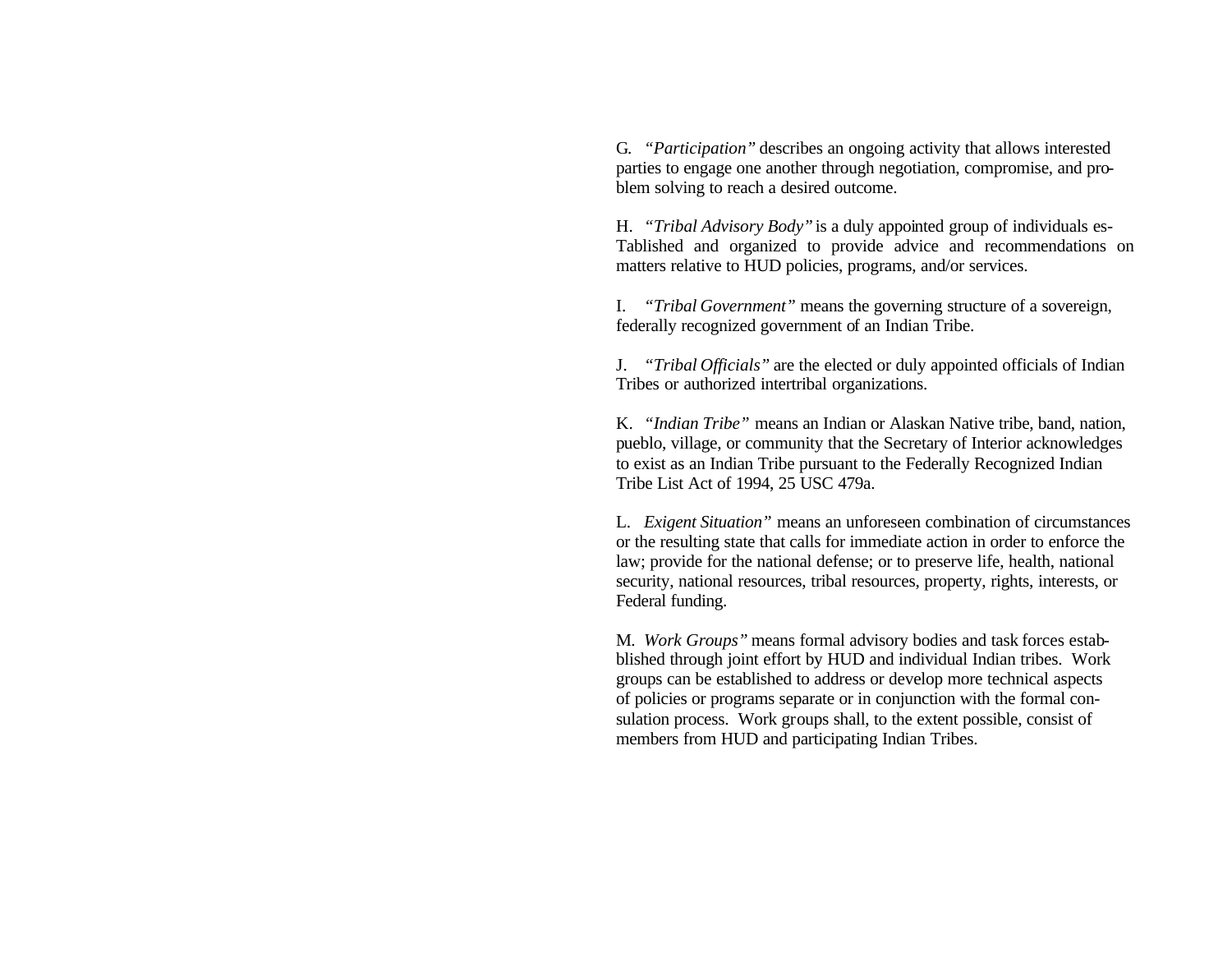## **Tribal Coordination, Collaboration & Consultation 6 General Provisions**

on an Indian tribe. The Office of Native American Programs Work Groups and information communication. (ONAP), within the Office of Public and Indian Housing, may

 1. Based on a government-to-government relationship is not defined as this Policy's consultation process. and in recognition of the uniqueness of each tribe, a tribal implications, HUD will notify the affected tribe(s) or its (their) designee. Tribes at any time may exercise D. Informal Communication. their right to request consultation with HUD.

meeting will be held by HUD each year. To reduce costs and the Tribe's ability to pursue formal consultation on a par-

A. Tribal coordination, collaboration and consultation A. Collaboration & Communication: To promote effective collaboraapplies when any proposed policies, programs or actions tion and communication between HUD and Indian Tribes relating to are identified by HUD as having a substantial direct effect this Policy, HUD will utilize, as appropriate: Tribal Advisory Bodies,

serve as the lead Departmental office for the implementation B. The Role of Tribal Advisory Bodies. HUD may solicit advice and of this policy, and is the principal point of contact for con- recommendations from duly appointed advisory organizations or comsultation with tribes on all HUD programs. mittees to collaborate with Indian Tribes in matters of policy development prior to engaging in consultation, as contained in this Policy. HUD B. Procedures & Methods for implementation – Tribal, may convene such advisory organizations/committees to provide advice Regional and National Forums. The recommendations on departmental policies, programs, and/or service matters that have tribal impacts. Input derived from such activities

 primary focus for consultation activities is with individual C. The Role of Work Groups. HUD, in consultation with recognized Tribal governments. The use of tribal organizations/ Tribal Officials, may appoint an agency-tribal work group to develop committees will be in coordination with, and not to the recommendations and provide input on Department (Agency) policies, exclusion of, consultation with individual tribal govern- programs, and/or services as they might impact Tribes and American ments. When proposed federal government policies, pro- Natives./Alaska Natives. HUD or the Work Group may develop pro programs or actions are determined by HUD as having cedures for the organization and implementation of work group functions.

1) Informal Communication with Tribes. HUD recognizes that 2. Tribes are encouraged to exercise their option to convene consultation meetings may not be required in all situations or regional tribal meetings to identify and address issues. or insteractions involving HUD-Tribal relations. HUD recog- Tribes may schedule quarterly regional meetings with HUD nizes that Tribal Officials may communicate with appropriate representatives to address issues relevant to HUD policies, HUD employees outside the consultation process to ensure regulations, and statutes. that any policies of HUD will not adversely impact tribal in terests. While less formal mechanisms of communication 3. At least one national tribal consultation and coordination may be more effective at times, this does not negate HUD's or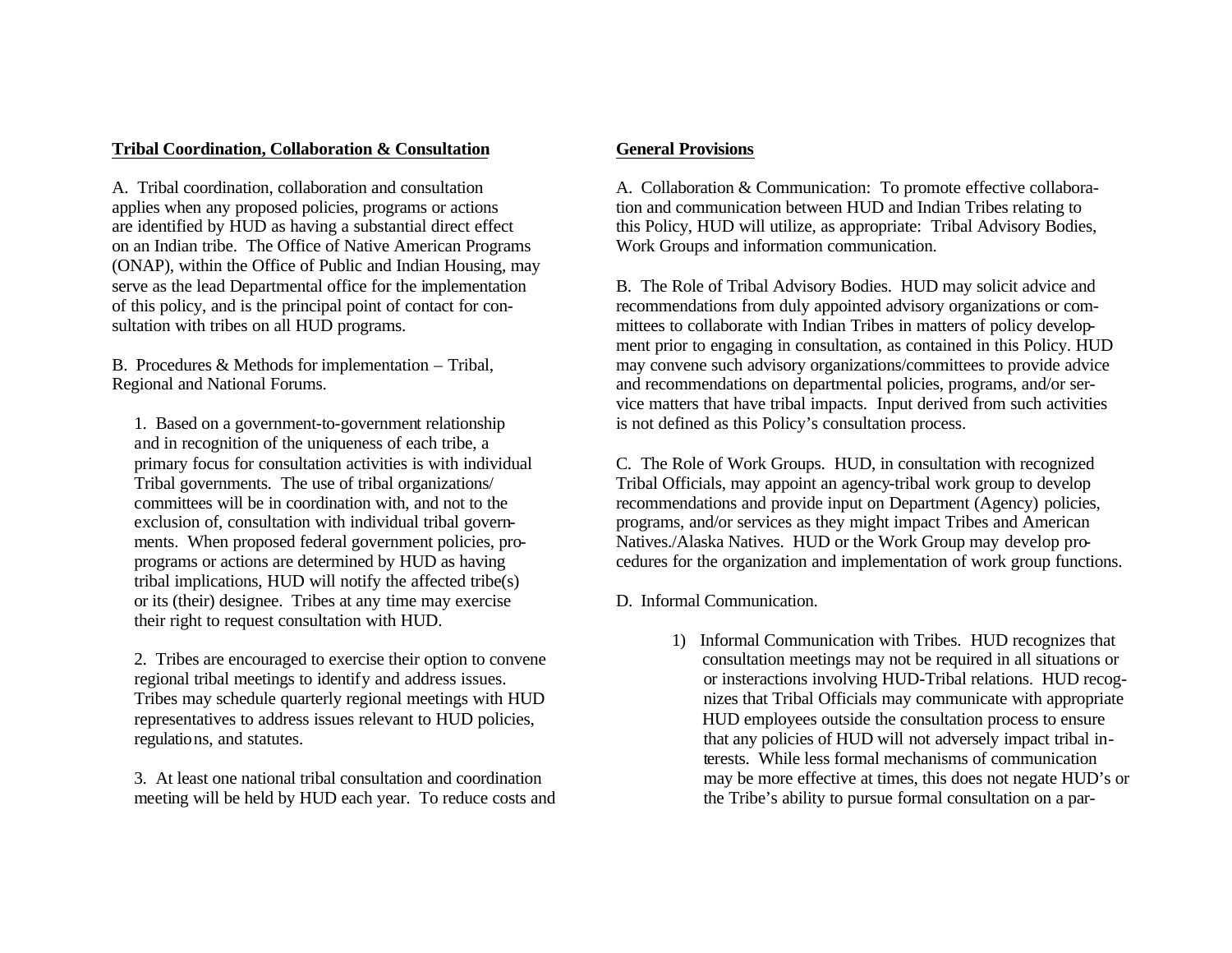conserve resources, to the extent feasible, tribes and HUD will ticular issue or policy. coordinate consultation meetings to be held before or after other regularly scheduled meetings such as multi-agency and association 2) Informal Communication with Indian Organizations. HUD meetings. Tribal relationship is based on a government-to-government

- C. Tribal Advisory Orgnaizations/Committees. The principal focus representing or providing services to urban and/or off-reser for consultation activities of HUD is with individual tribal vation American Indians/Alaskan Natives, serve to benefit governments. However, it is frequently necessary that HUD have and assist HUD. Through this Policy, HUD recognizes that organizations/committees in place from which to solicit tribal ad- it may solicit recommendations or otherwise collaborate and vice and recommendations, and to involve tribes in decision making communicate with these organizations. development. In consultation with elected tribal advisory organizations/ committees. Consultation shall be conducted as follows: **Consultation**
	-
	- 2) Area Offices. Each area ONAP Administrator, in con-
	- 3) National/Area Coordination. To promote coordination in after. adressing issues arising from tribal consultation events
- D. Joint Federal/Tribal Work Groups or Task Forces. It may become directly on matters that require direct consultation. HUD re necessary for HUD, to establish or select a work group or task force cognizes that the principle of intergovernmental collaboration to develop recommendations on certain issues. The work group communication, and cooperation is a first step in government-

relationship. However, Indian organizations, such as those

1) Headquarters. HUD will consult with existing national or- Consultation shall be between the HUD Secretary or his/her de ganizations. signated representative and Tribal Officials or their delegated representatives who possess authority to negotiate on their behalf.

- sultation with tribal governments, will consult with or-<br>A. Applicability. Tribal consultation is most effective and mean ganizations/committees and/or representatives of tribal ingful when conducted before taking action that impacts Indian governments served by the Area ONAP. The tribal re- Tribes and American Indian/Alaskan Natives. HUD acknow presentatives will provide advice and consultation to the ledges that a best case scenario may not always exist, and that Area ONAP Administrator and staff. Meetings with the HUD and Tribes may not have sufficient time or resources to Area ONAP shall occur at least annually, or more fre- fully consult on a relevant issue. If a process appropriate for quently when there is a need.  $\blacksquare$  consultation has not already begun, through this Policy, HUD shall seek to initiate consultation as soon as possible there-
- a both the national and local level, a summary record of B. Focus. The principle focus for government-to-government the comments made during national and area consultations consultation is with Indian Tribes through their Tribal Of will be made available to tribes.  $\qquad \qquad$  ficials. Nothing shall restrict or prohibit the ability or willingness of Tribal Officials and the HUD Secretary to meet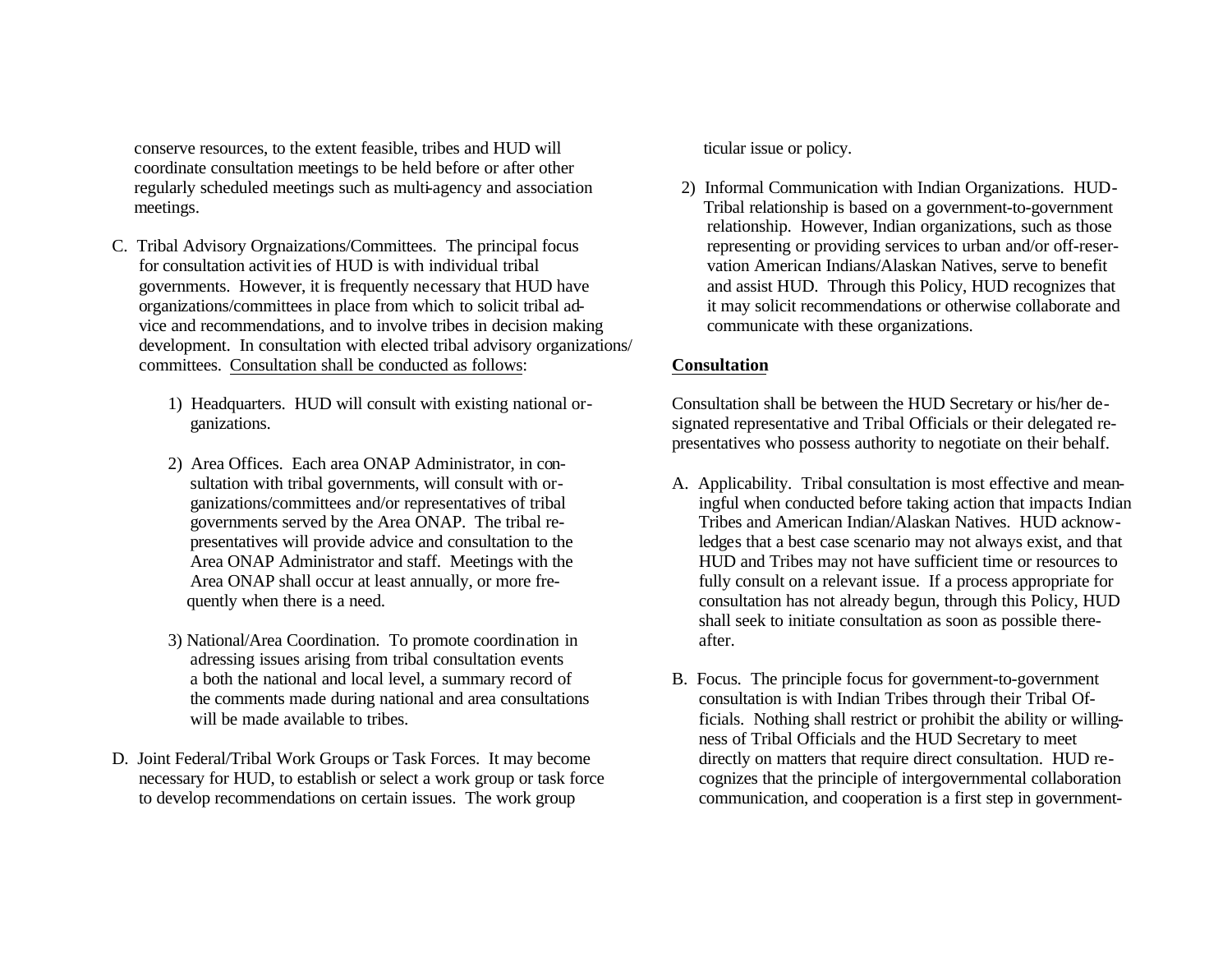Or task force may conduct its activities through conventional (e.g. to-government consultation. telephone and mail), as well as innovative (e.g., e-mail and video conferences) means of communication. C. Areas of Consultation. HUD, through reviewing proposed

- -
	- letter, e-mail, publication in the Federal Register, or
- - a) Attendance. Work group members shall make good- 1) Identify the proposed action to be consulted upon. accompanied by other individuals to advise them as behalf of HUD or the Tribe. they deem necessary.
	- cisions on their behalf if such authority is so design-
- 3) Work Group Protocols that may be established. authority to negotiate on their behalf.
	-
	-
	- c) Process for creating written products and other

- plans, policies, rules, or other pending and proposed program-1) Membership and Meeting Notices. matic actions, recognizes the need to assess whether such a) Tribal representation should be consistent with the actions may impact Indian Tribes and/or American Indians/ established standard of geographically diverse small, Alaskan Natives, as well as whether consultation should be medium and large tribes, whenever possible. implemented prior to making its decision or implementing its action. To such ends, HUD strives to notify relevant Tribal b) Meetings will be posted on the internet and will be officials and pursue government-to-government consultation, open to the public. In addition to internet posting, provided that Tribal Officials have the discretion to decide HUD may also announce meetings through FAX, whether to purse and/or engage in the consultation process.
- other appropriate means. D. Initiation. Written notification requesting consultation by HUD or an Indian Tribe shall serve to initiate the consultation 2) Participation. process. Written notification, at the very least, should:
	-
	- faith attempts to attend all meetings. They may be 2) Identify personnel who are authorized to consult on
	- E. Process. HUD, in order to engage in consultation, may utilize b) Appointment of Alternates. Alternate work group duly-appointed work groups, as set forth herein, or otherwise members may be appointed by written notification the HUD Secretary or a duly-appointed representative may signed by the member. Such alternates shall possess meet directly with Tribal Officials, or set forth other means of the authority of the work group member to make de- of consulting with impacted Tribes as the situation warrants.
		- nated to them in writing. 1) Consultation will be between the HUD Secretary and Tribal Officials or their delegated representatives with
	- a) Roles of the work group members. 2) HUD will make a good faith effort to invite for conb) Process for decision-making. Sultation all perceived impacted Tribes.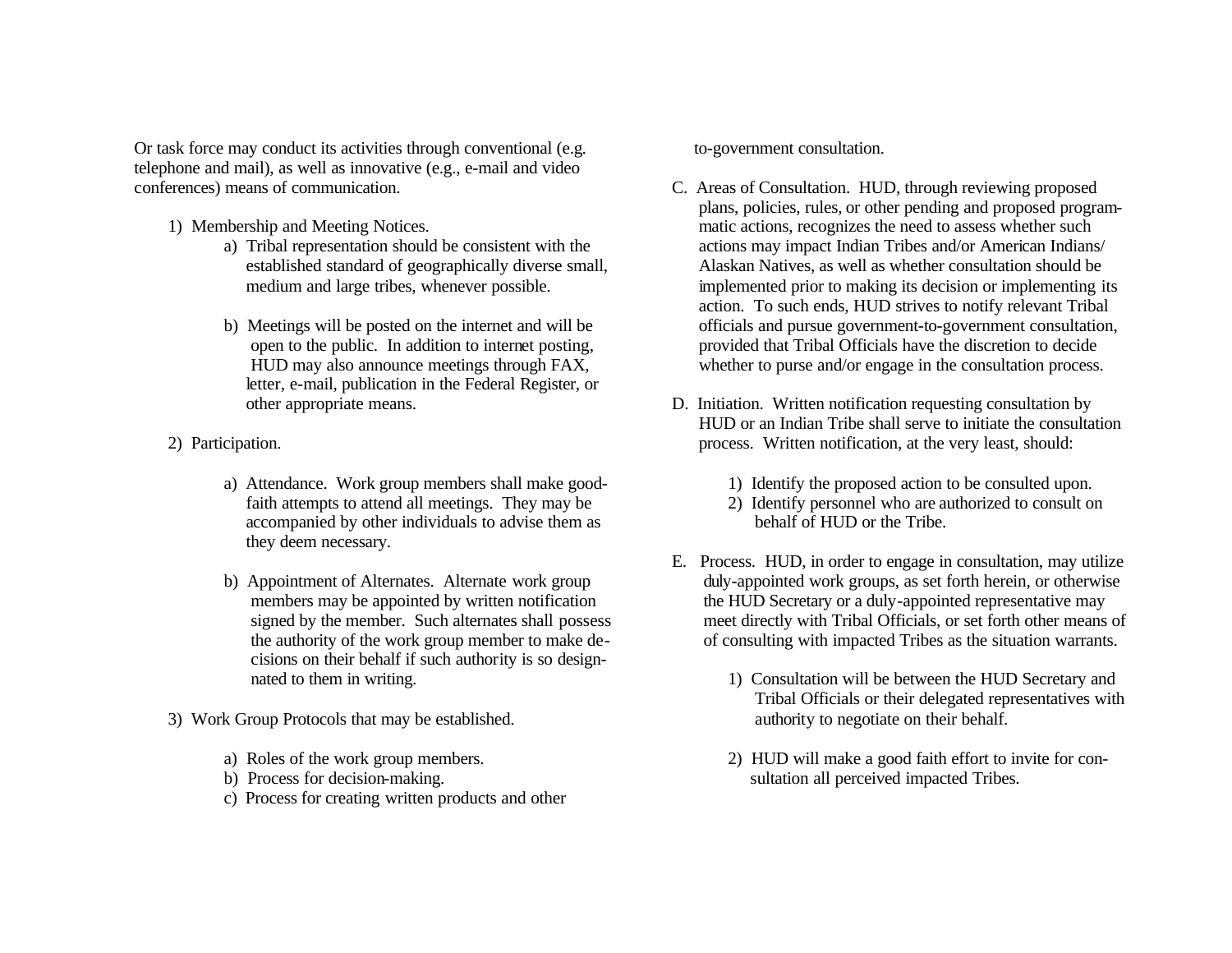decisional documents.

- d) Other items as deemed necessary by the work group. F. Limitations on Consultation.
- 4) Work Groups Final Products and Recommendations. All final 1) This policy will not diminish any administrative or recommendations will be given serious consideration by HUD. Indian Tribe. Whenever possible, all work group products should be circulated 2) The Policy does not prevent HUD and the Tribes from to tribal leaders for review and comment. entering into Memoranda of Understanding, Inter-

On issues relating to tribal self-government, tribal trust resources, or treaty 3) HUD retains the final decision making authority with and other rights, HUD will explore, and where appropriate, use consensual respect to actions undertaken by HUD and within mechanisms for developing rulemaking. HUD may establish a standing HUD jurisdiction. In no way should this Policy imcommittee, consisting of representatives of tribal governments, to negotiated pede HUD's ability to manage its operations. rulemaking procedures on particular matters. The procedures governing 4) Consultation with Indian tribes is uniquely a governsuch a standing committee would be established through the mutual agree-<br>ment-to-government process with two main goals: a) ment of HUD and tribal governments. to reach consensus in decision-making; and b)

To the extent practicable and permitted by law, HUD shall not promulgate each other's sovereignty. any regulation that is not required by statute, that has tribal implications, and that imposes substantial direct compliance costs on such communities, unless: **Dissemination Policy**

- tribal government in complying with the regulation are pro- method to distribute the Policy to all its employees, and to the vided by the federal government; or various Indian Tribes.
- 2) HUD, prior to the formal promulgation of the regulation: **Amendments and Review of Policy**
	-
- -
- governmental Agreements, Joint Powers Agreements, professional service contracts, or other established **Rulemaking** administrative procedures and practices mandated by administrative procedures and practices mandated by Federal law or Tribal laws or regulations.
	-
- whether or not consensus is reached, to afford any **Unfunded Mandates party the opportunity to issue a dissenting opinion for** the record, and more importantly to have honored

1) Funds necessary to pay the direct costs incurred by the Indian Upon adoption of this Policy, HUD shall determine the appropriate

a) Consulted with tribal officials early in the process HUD will contact Indian Tribes periodically to evaluate the effect of developing the proposed regulation. iveness of this Policy. This Policy is a working document and may be revised as needed.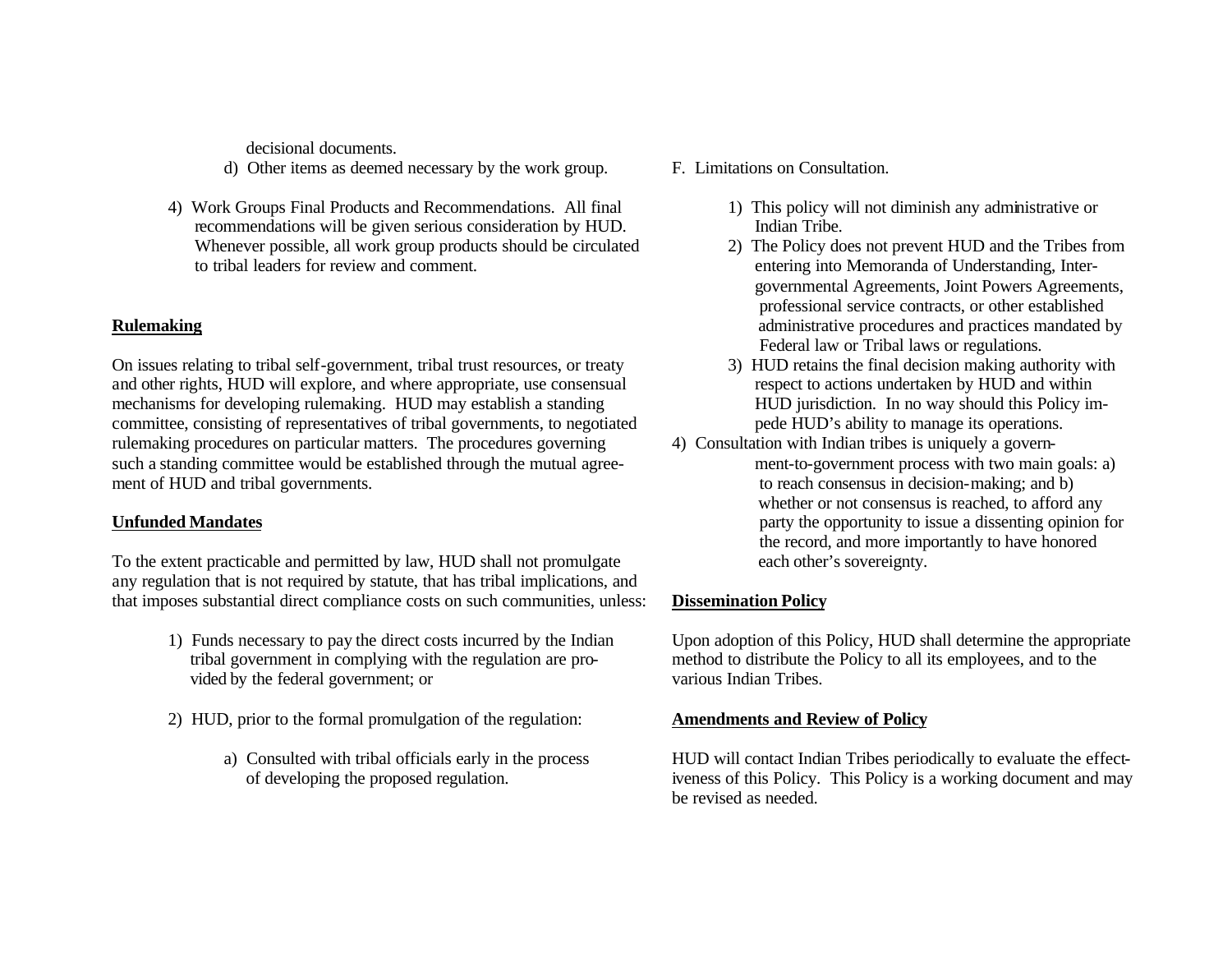- b) In a separately identified portion of the preamble **Effective Date** to the regulation as it is to be issued in the Office of Management and Budget a description of Housing and Urban Development. of the extent of HUD's prior consultation with representatives of affected Indian tribal govern- **Sovereignty Immunity** ments, a summary of the nature of their concerns
- c) Makes available to the Director of the Office of either, for failing to comply with this Policy. management and Budget any written communica governments.

- 1. HUD shall, to the extent practicable and permitted authority to act on their behalf). by law, consider any applications by an Indian tribal government for a waiver of statutory or regulatory **Closing Statement/Signatures** requirements in connection with any program ad increasing opportunities for utilizing flexible policy HUD-Tribal Consultation Policy. approaches at the Indian tribal level in cases in which the proposed waiver is consistent with the applicable federal policy objectives and is other wise appropriate.
- 2. HUD shall, to the extent practicable and permitted by law, render a decision upon a complete application

Federal Register, provides to the Director of the This Policy shall become effective upon the date signed by the Secretary

and the agency's position supporting the need to The Policy shall not be constructed to waive the sovereign immunity of issue the regulation; and the United States or any of its Agencies, or any Tribe, or to create a right of action by or against the United States or a Tribe, or any official of

# tions submitted to HUD by such Indian tribal **Applicability of the Federal Advisory Committee Act**

The provisions of the Federal Advisory Committee Act (FACA) (5 **Increasing Flexibility for Indian Tribal Waivers** USC App.) do not apply to Consultations undertaken pursuant to this Policy with Indian Tribal governments. In accordance with Section HUD shall review the processes under which Indian tribal govern- 204 (b) of the *Unfunded Mandates Reform Act of 1995* (Public Law ments apply for waivers of statutory and regulatory requirements 104-4, approved March 22, 1995), FACA is not applicable to Conand take appropriate steps to streamline those processes. sultations between the Federal government and elected officials of Indian Tribal governments (or their designated employees with

ministered by HUD with a general view toward The Department of Housing and Urban Development hereby adopts this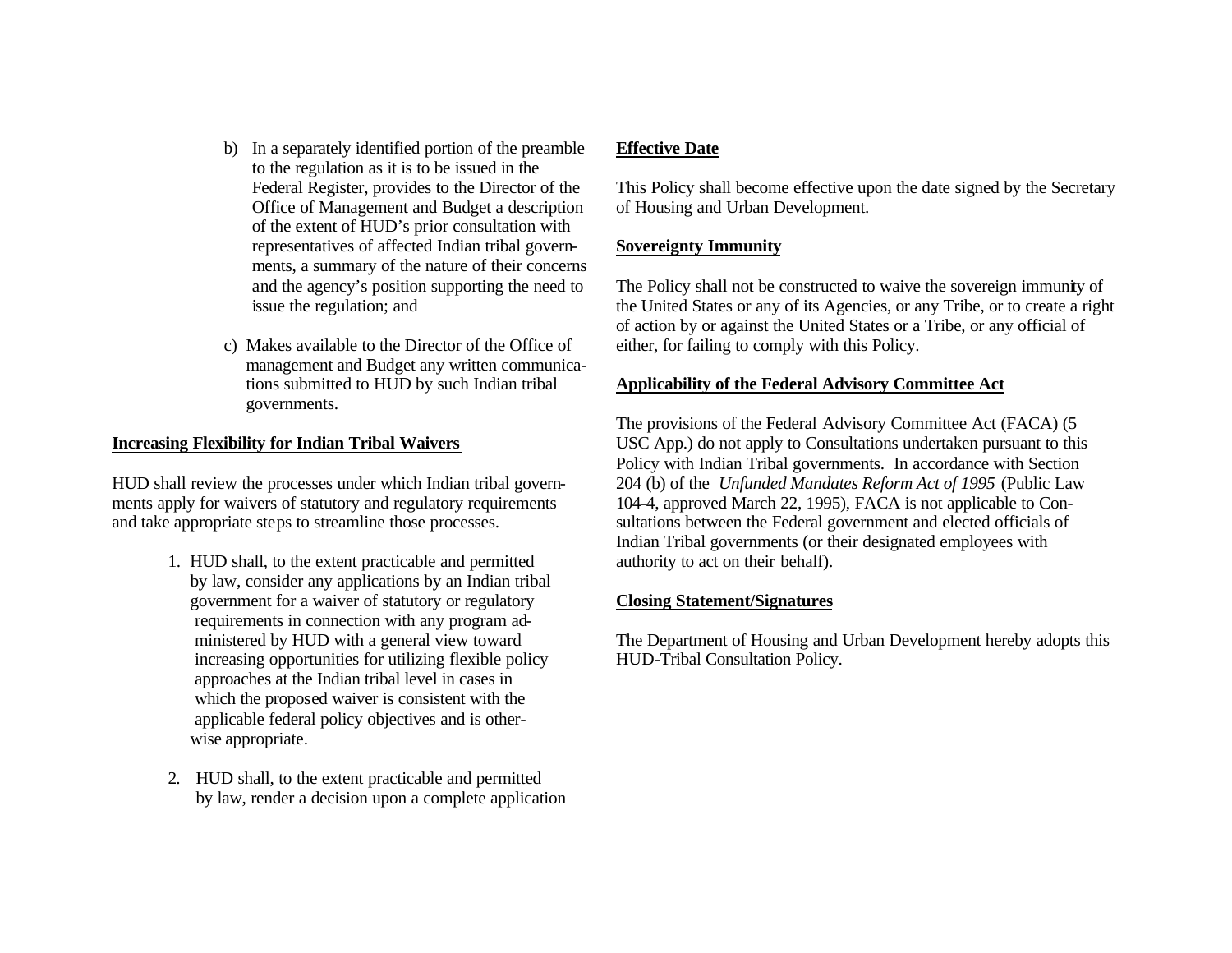for a waiver within 120 days of receipt of such application by HUD. HUD shall provide the applicant with timely written notice of the decision and, if the application for a waiver is not granted, the reasons for such denial.

3. This section applies only to statutory or regulatory requirements that are discretionary and subject to waiver by HUD. Applicable civil rights statutes and regulations are not subject to waiver.

## **Implementation**

- 1. All committees shall be chaired by at least one tribal and one HUD representative.
- 2. Time Frames. Time frames for consultation outreach will depend on the need to act quickly. Suggested guidelines are not less than 80 days for significant new matters of national scale, 30 days for routine proposed actions, and 2-3 weeks with expanded tribal outreach efforts for proposed actions which must be "fast tracked" to respond to critical deadlines. These time frames may be compressed in exigent situations.
- 3. Methods of Communication. The following are examples of communication means by which consultation can be accomplished. The method(s) of communication used will be determined by the significance of the consultation matter, the need to act quickly, and other relevant factors: Internet; broadcast fax; U.S. Postal Service; telephone-conference calls; multimedia; direct contact; and formal meetings.
- 4. Reporting Mechanisms. In all cases where a tribe or tribes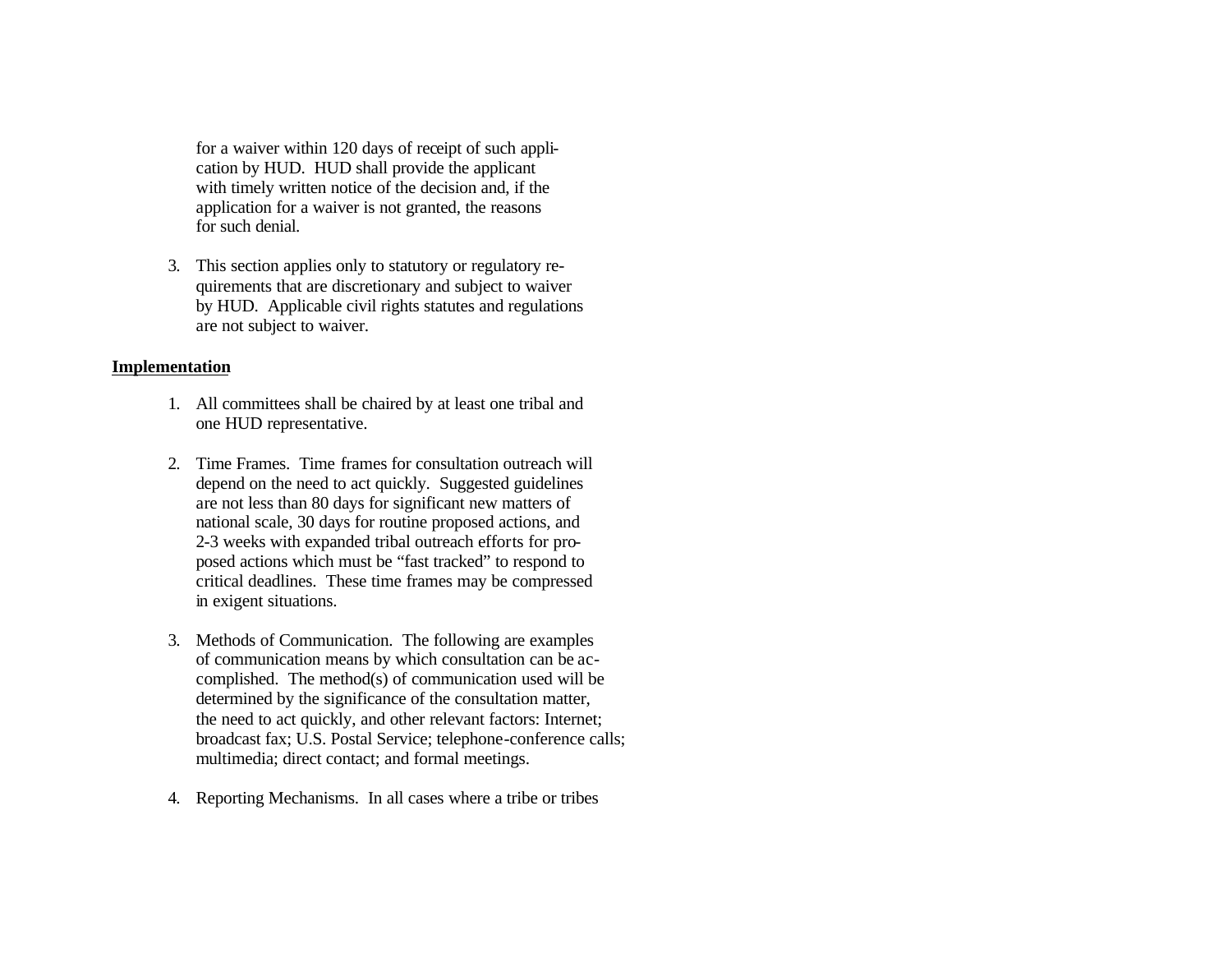have been involved in the consultation process, the tribe(s) shall be notified of the HUD decision by one or more of the communication method(s) identified above. This notification shall specifically include a discussion of the public comments received, relationship to the concerns raised in consultation, and any avenues available for further discussion, protest or appeal of the decisions.

5. Internal HUD policies and procedures are excluded from this policy.

## **Applicability of the Federal Advisory Committee Act**

The provisions of the Federal Advisory Committee Act (5 USC App.) (FACA) do not apply to consultations undertaken pursuant to this Policy. In accordance with section 204 (b) of the Unfunded Mandates Reform Act of 1995 (Pub. L. 104-4, approved March 22, 1995), FACA is not applicable to consultations between the Federal government and elected officers of Indian tribal governments (or their designated employees with authority to act on their behalf). As the Office of Management and Budget stated in its guidelines implementing section 204 (b): This exemption applies to meetings between Federal officials and employees and tribal governments acting through their elected officers, employees, and Washington representatives, at which "views, information, or advice" are exchanged concerning the implementation of intergovernmental responsibilities or administration, including those that arise explicitly or implicitly under statute, regulation, or Executive Order. The scope of the meetings covered by this exemption should be construed broadly to include meetings called for any purpose relating to intergovernmental responsibilities or administration. Such meetings include, but are not limited to, meetings called fro the purpose of seeking consensus, exchanging views, information, advice, and/or recommendations; or facilitating any other responsibilities or administration. (OMB Memorandum 95-20 (September 21, 1995), pp. 6-7, published at 60 FR 50651, 50653 (Sept. 29, 1995).